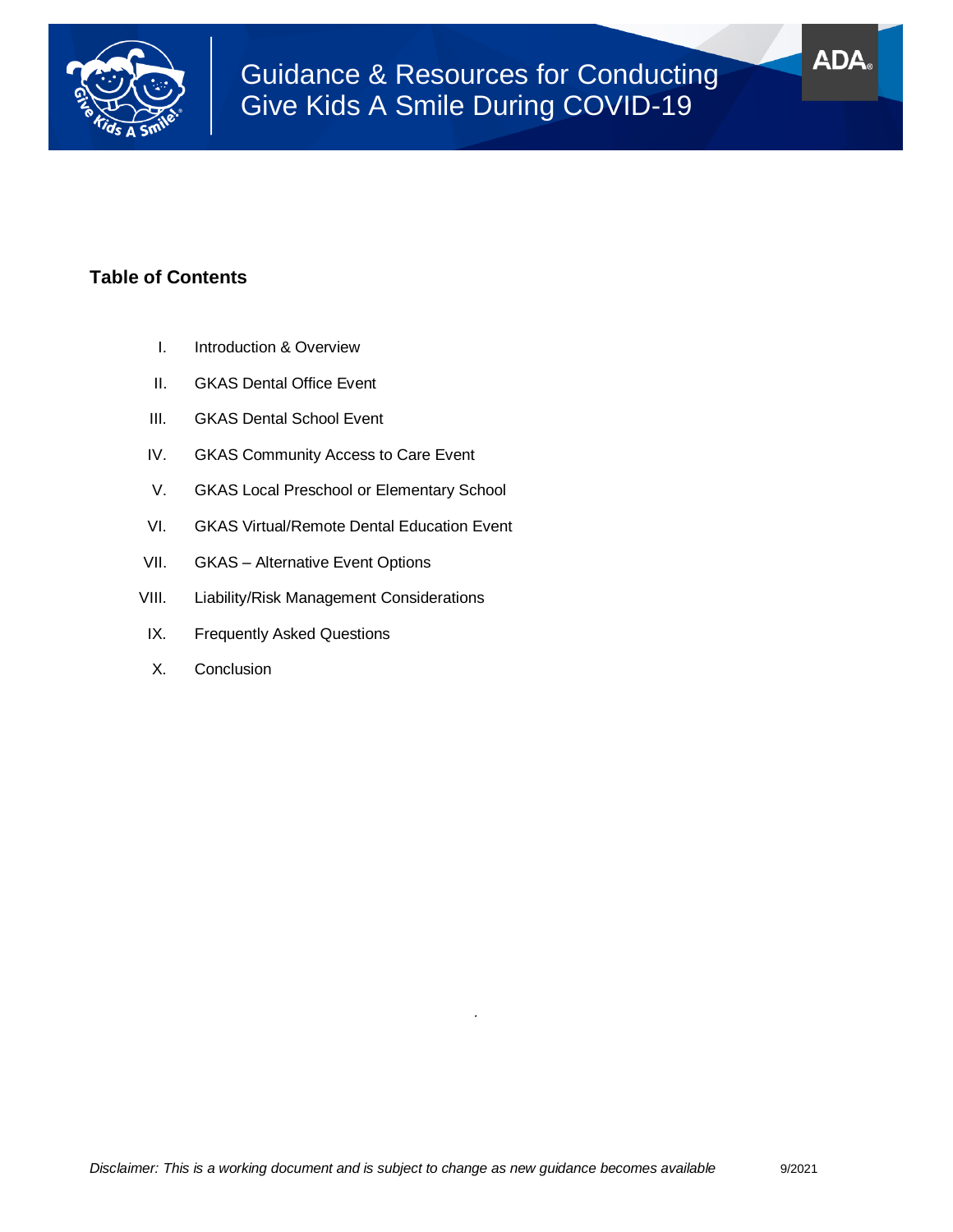

### I. **Introduction & Overview**

This document contains guidance and resources to assist Give Kids A Smile ("GKAS") program coordinators when considering whether to plan a GKAS event during the unprecedented COVID-19 pandemic.

As program coordinators, you should, first and foremost, seek the guidance of [state and local health officials](https://www.cdc.gov/publichealthgateway/healthdirectories/index.html) to determine whether there are local ordinances constraining an event like GKAS in your area, (for example – limits on the number of people in a facility). Coordinators should also consider collaborating with their [state/local dental association](https://ebusiness.ada.org/mystate.aspx) for additional advice, resources and services to support their efforts.

This document is categorized by the variety of settings in which GKAS events most often take place. The information provided within each category is for general reference only and not intended to be comprehensive or specific to your area. As noted above, it is imperative to work in collaboration with state and local health officials and be familiar with relevant government mandates and guidance as they pertain to [dental,](https://www.cdc.gov/coronavirus/2019-ncov/hcp/dental-settings.html) [school](https://www.cdc.gov/coronavirus/2019-ncov/community/schools-childcare/index.html) and/or [community settings and public gatherings.](https://www.cdc.gov/coronavirus/2019-ncov/communication/guidance.html)

The ADA has also developed a free comprehensive [toolkit](https://success.ada.org/~/media/CPS/Files/Open%20Files/ADA_Return_to_Work_Toolkit.pdf?_ga=2.196469484.1942036177.1602521773-1128008244.1532442175) with interim guidance that recommends measures to take to help protect patients, staff and dentists. The toolkit is available for your use and includes: a sample letter to patients; guidance on pre-appointment screening; in-office patient registration procedures; reception area preparation strategies; chairside checklist; staff protection strategies, and a supplies shopping list. As an ADA GKAS program coordinator, you are welcome to access these resources.

We look forward to equipping GKAS coordinators to plan a safe event for volunteers, children and parents/caregivers. As in past years, GKAS will be celebrated nationally on the first Friday in February (2/4/2022) during National Children's Dental Health Month. GKAS coordinators are encouraged to hold their GKAS events during a time that works best for their area. Events do not have to take place in February. They can occur in the spring, summer, or even early fall. We have every confidence that this year will be another successful year, delivering positive oral health outcomes for our communities.

Please note, all efforts are being made by our sponsors to supply the usual oral health products for the donated GKAS product kits. However, it is likely that we will not be able to provide gloves, as they may not be accessible due to the demand resulting from the pandemic. Therefore, please make sure that you take this into account when planning your GKAS events.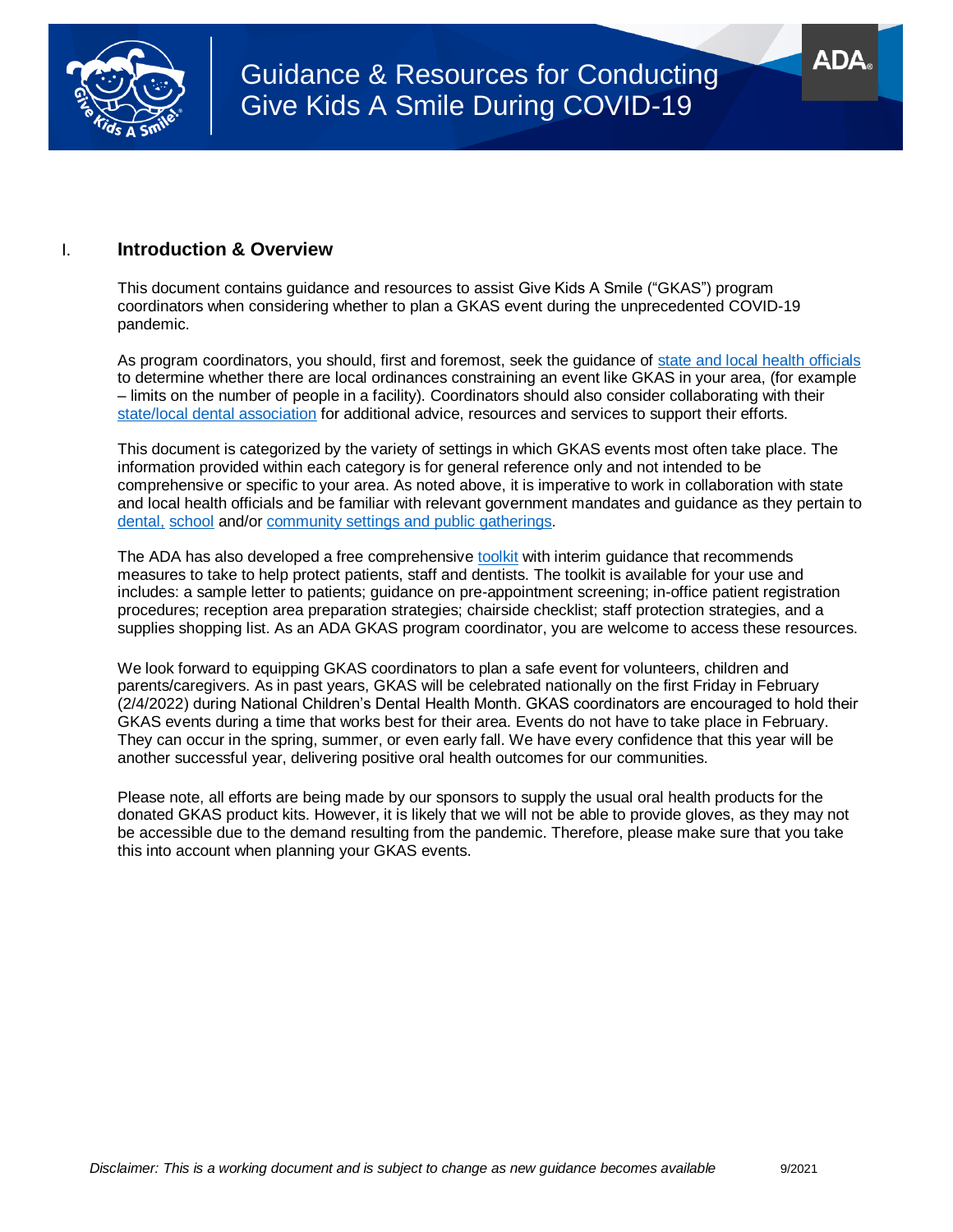

# Guidance & Resources for Conducting Give Kids A Smile During COVID-19

# **II. GKAS Dental Office or Clinic Event**

The COVID-19 pandemic has changed a lot of things about our day-to-day lives, including dental appointments. The health and safety of your patients, staff and volunteers is of the utmost importance. The information below is intended to provide guidance to you in preparing for your GKAS event in a dental office or clinic, and how to address questions and concerns from staff, volunteers and parents/caregivers of GKAS children. As mentioned in the section above, coordinators should be familiar with relevant government mandates and guidance as they pertain to [dental settings](https://www.cdc.gov/coronavirus/2019-ncov/hcp/dental-settings.html) as well as th[e ADA's COVID-19 Center for Dentists.](https://success.ada.org/en/practice-management/patients/infectious-diseases-2019-novel-coronavirus?utm_source=adaorg&utm_medium=globalheader&utm_content=coronavirus&utm_campaign=covid-19)

#### *BEFORE YOUR EVENT:*

- Screen your staff, and any additional volunteers that will be helping with your event prior to the start of the GKAS day. Details on staff screening are in the [ADA Return to Work Interim Guidance toolkit.](https://success.ada.org/~/media/CPS/Files/Open%20Files/ADA_Return_to_Work_Toolkit.pdf?_ga=2.102747841.1942036177.1602521773-1128008244.1532442175)
- Call parents/caregivers to make sure child is healthy. Ask health-related questions before the scheduled visit. (See th[e toolkit](https://success.ada.org/~/media/CPS/Files/Open%20Files/ADA_Return_to_Work_Toolkit.pdf?_ga=2.102747841.1942036177.1602521773-1128008244.1532442175) for recommended questions to use when screening patients.)
- To limit the number of people in the waiting room, schedule appointments far enough apart, and ask that parents/caregivers arrive on schedule.
- Ask parents/caretakers to limit the number of people they bring with them or allow older children to go into the office without a parent/caregiver.

#### *DURING YOUR GKAS APPOINTMENTS:*

- Require that staff, volunteers, parents/caregivers, patients and others wear a face mask in your office, and distance themselves 6 feet apart if possible.
- Have the dental team take the temperature of those entering your office, and repeat the health questions asked before the appointment.
- No high-touch items like toys, magazines, or books should be in the waiting room.
- Additional protective equipment worn by the dental team will include face masks, plastic face shields, goggles and surgical gowns.
- Ensure that additional cleaning and sanitation measures are done after each child leaves to prepare for the next. For more information visit [U.S. Environmental Protection Agency, List N: Disinfectants for](https://www.epa.gov/pesticide-registration/list-n-disinfectants-coronavirus-covid-19)  [Coronavirus \(COVID-19\).](https://www.epa.gov/pesticide-registration/list-n-disinfectants-coronavirus-covid-19)

#### *AFTER YOUR GKAS APPOINTMENTS:*

- Be sure that all non-dental staff team volunteers, and parents/caregivers know that if they or their children start to experience symptoms of COVID-19 within 2 days following their visit to your office, they should call to alert the office staff so those who came in contact may be tested.
- Coordinators should make every effort to provide continuity of care resources to those in attendance, especially parents/caregivers of children that require additional oral health services.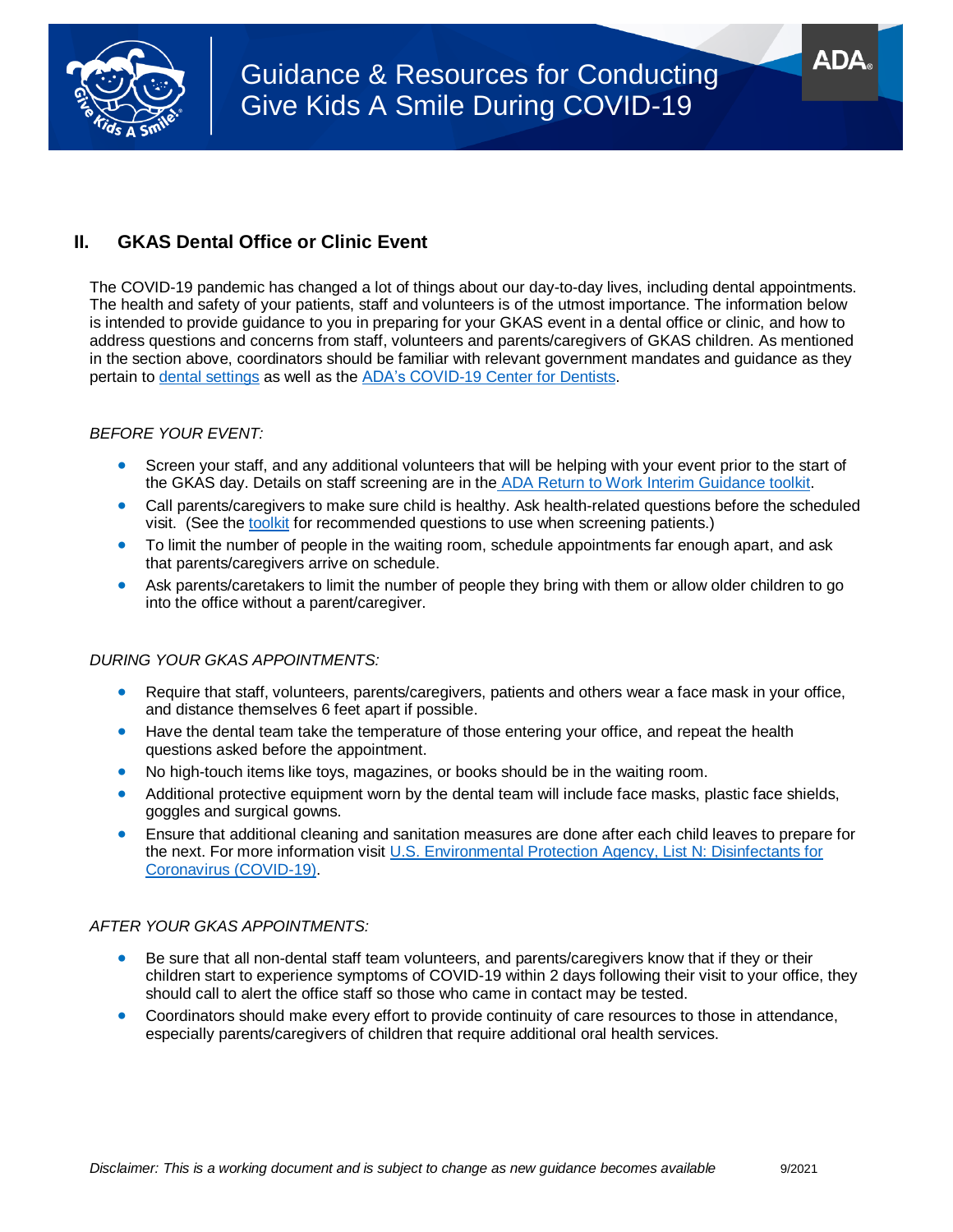

# **III. GKAS Dental School Event**

GKAS coordinators planning to hold a GKAS event at a dental school should consult with the dental school dean and other administrative faculty and staff in order to request the necessary approvals to hold the event. Coordinators will need to abide by all COVID-19 protocols that are currently in place at the school and continue to monitor those as they may change as the pandemic evolves.

In addition, coordinators may want to visit the Centers for Disease Control and Prevention, COVID-19, [Guidance](https://www.cdc.gov/coronavirus/2019-ncov/hcp/dental-settings.html)  [for Dental Settings,](https://www.cdc.gov/coronavirus/2019-ncov/hcp/dental-settings.html) which may include guidance applicable to your dental school event.

Below are a couple of additional suggestions when planning an event in this particular setting:

- Onsite exams: Consider offering onsite exams by appointment only to ensure the size of the gathering is appropriate.
	- a. COVID prescreening of child and caregiver the day before child's appointment.
	- b. Temperature checks upon arrival.
	- c. Follow the Before Your Event, During Your GKAS Appointments and After Your GKAS Appointments guidance listed in the above GKAS Dental Office or Clinical Event section.
- Two day event:
	- a. 1<sup>st</sup> day, non-aerosol generating procedures only
	- b. 2<sup>nd</sup> day, aerosol generating procedures (follow-up care for urgent issues)

Coordinators should make every effort to provide continuity of care resources to those in attendance, especially parents/caregivers of children that require additional oral health services.

# **IV. GKAS Community Access to Care Event**

GKAS coordinators planning to hold a large-scale GKAS event in a community setting such as a school gymnasium, church, or arena should not only consult with the appropriate site director/administrator but should also collaborate with [state and local health officials](https://www.cdc.gov/publichealthgateway/healthdirectories/index.html) in order to determine whether and how to best implement the event while protecting all individuals involved and preventing the spread of COVID-19. Below are links to other important resources that may provide assistance when considering the planning of a large-scale event:

- [ADA Coronavirus \(COVID-19\) Center for Dentists](https://success.ada.org/en/practice-management/patients/infectious-diseases-2019-novel-coronavirus?utm_source=adaorg&utm_medium=globalheader&utm_content=coronavirus&utm_campaign=covid-19)
- Centers for Disease Control and Prevention (COVID-19) [Community, Work, and School](https://www.cdc.gov/coronavirus/2019-ncov/community/index.html)
- Centers for Disease Control and Prevention (COVID-19) Community, Work and School, [Considerations for Events and Gatherings](https://www.cdc.gov/coronavirus/2019-ncov/community/large-events/considerations-for-events-gatherings.html) (this section specifically addresses environmental mitigation tactics)
- Centers for Disease Control and Prevention (COVID-19) [Schools and Child Care Programs](https://www.cdc.gov/coronavirus/2019-ncov/community/schools-childcare/index.html)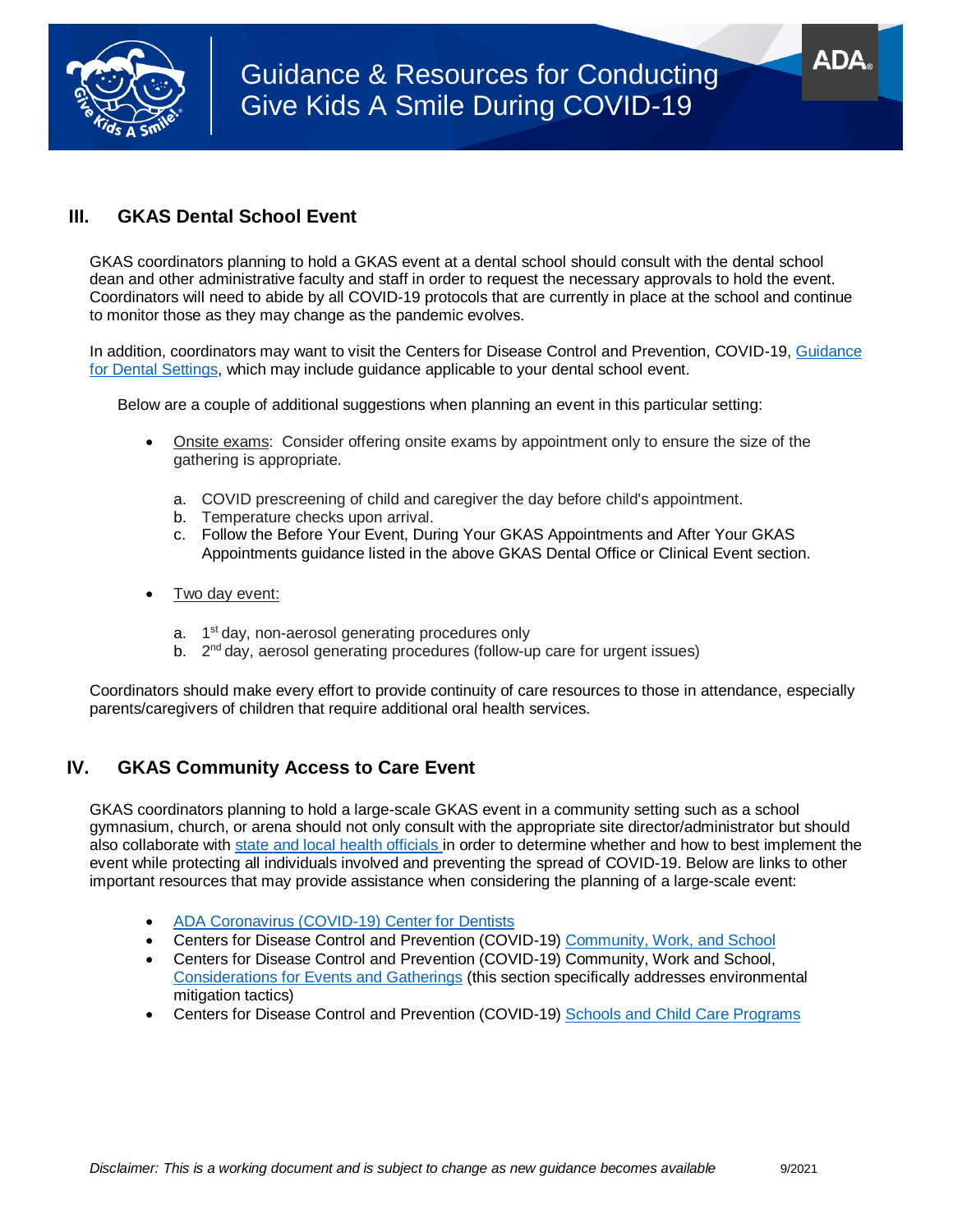

## **V. GKAS Local Preschool or Elementary School**

In the midst of the COVID-19 pandemic and the uncertainty of when we can return to "normal," we know that you may be unsure at this time what school-based services you will be able to provide, as partial or complete school shut downs may be in effect. Reliable prediction for the state of local schools in February and the months beyond is not possible.

If you are planning a school-based event, we recommend that you follow the guidelines and restrictions outlined by your state and local school district. We also recommend you visit the COVID-19 resources and guidance documents available through the Centers for Disease Control and Prevention. Below are links to two CDC resources specific to school based settings:

- The [Schools and Child Care Programs](https://www.cdc.gov/coronavirus/2019-ncov/community/schools-childcare/index.html) webpage covers an array of helpful resources for school and program administrators who are operating or considering to operate schools during COVID-19.
- The [Considerations for School Sealant Programs during the Coronavirus Disease 2019 \(COVID-19\)](https://www.cdc.gov/oralhealth/dental_sealant_program/school-sealant-programs-considerations-during-COVID-19.html)  [Pandemic](https://www.cdc.gov/oralhealth/dental_sealant_program/school-sealant-programs-considerations-during-COVID-19.html) is a useful resource intended to aid oral health programs that conduct SSPs, dental health personnel (DHCP) who provide direct oral health services, and school administrators as they prepare to implement SSPs during the pandemic, while protecting the health, safety, and wellbeing of students, teachers, staff, and DHCP

In addition, coordinators may want to reach out to their [State Oral Health Program](https://www.astdd.org/state-programs/) to discuss alternative venues and/or methods for conducting GKAS events for local preschool or elementary school children in need of oral health services. Th[e National Network for Oral Health Access](https://nnoha.org/covid-19-coronavirus/covid-19-coronavirus-resources/) (NNOHA) continues to post resources and tools on their website that may be of assistance as you plan your event.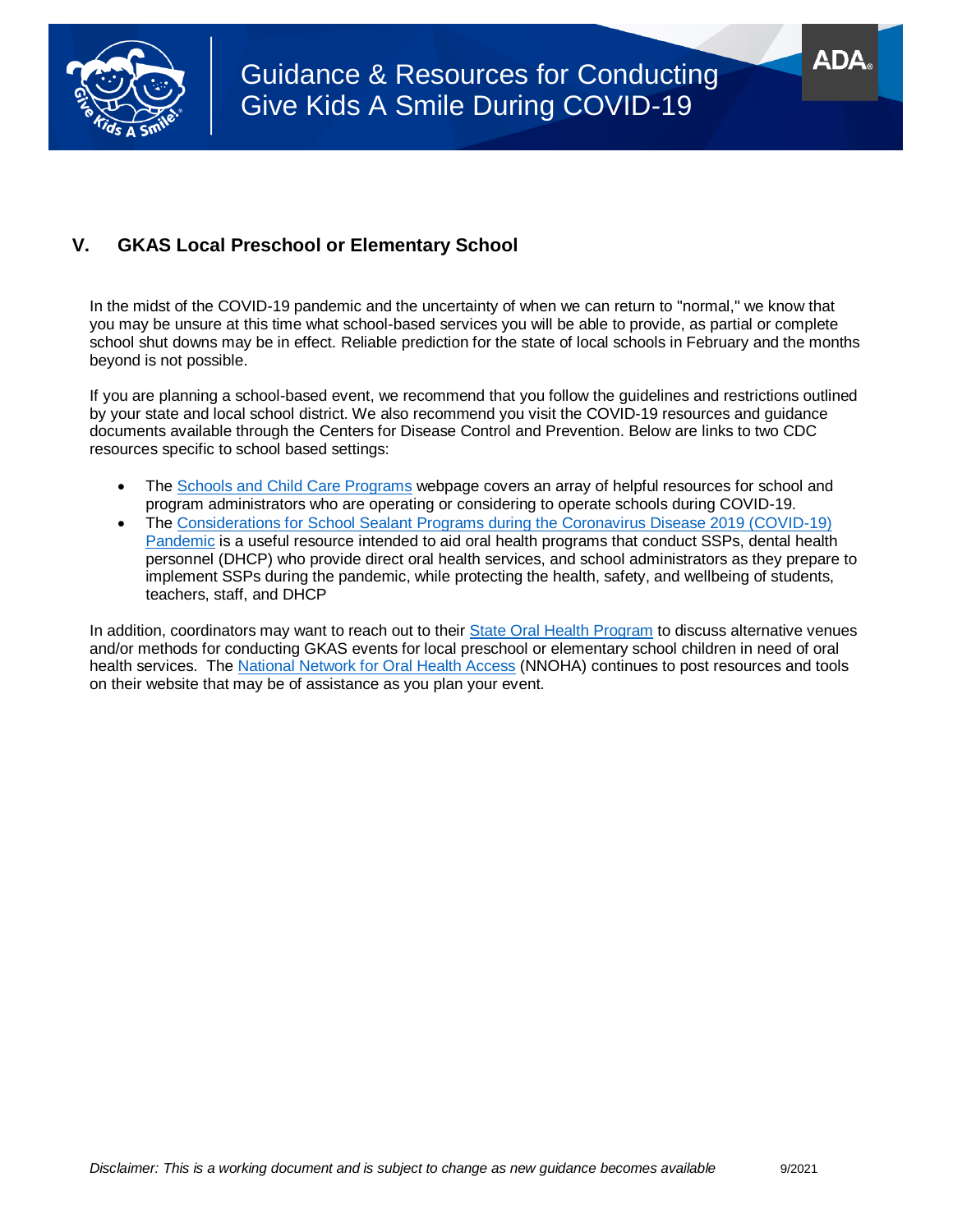

# **VI. GKAS Virtual/Remote Dental Education Event**

With children and families now having to take part in virtual learning, hundreds of thousands of children from low-income families are dealing with another hidden consequence of closed schools — no access to dental care.

As you are aware, school-based oral health programs have become an important way to connect students from low-income families with oral health care and education.

The online oral health resources listed below are intended to assist you in delivering oral health care education remotely. These resources can also be shared with school administrators and faculty.

Coordinators should also consider connecting with their local [school nurses.](https://www.nasn.org/nasn/about-nasn/affiliates) School nurses are often a stellar resource for bridging health care and education for the children they serve. They are on the front lines and will likely know the children who are most in need of oral health services.

#### *Video*

[Colgate Bright Smiles Bright Futures "Adventures of the Molar System"](https://www.youtube.com/watch?v=9t1BDCh0L_k&list=PLLeUVLO0UtPPiS3-QEklz2wqIFN1Z3A1_&index=28&t=8s)

### *Presentations and Education Resources*

[ADA Mouth Healthy Lesson Plans & Presentations](https://www.mouthhealthy.org/en/resources/lesson-plans)

Colgate Bright Smiles Bright Futures Teacher's Guide *(coming soon)*

The Office of Head Start – [Brush Up on Oral Health Tip Sheets](https://eclkc.ohs.acf.hhs.gov/oral-health/brush-oral-health/child-oral-health)

### *Activity Sheets / Brushing Calendar*

[ADA Mouth Healthy Activity Sheets](https://www.mouthhealthy.org/en/resources/activity-sheets) 

[ADA National Children's Dental Health Month](https://www.ada.org/en/public-programs/national-childrens-dental-health-month) Resources

[National Maternal and Child Oral Health Resource Center](https://www.mchoralhealth.org/)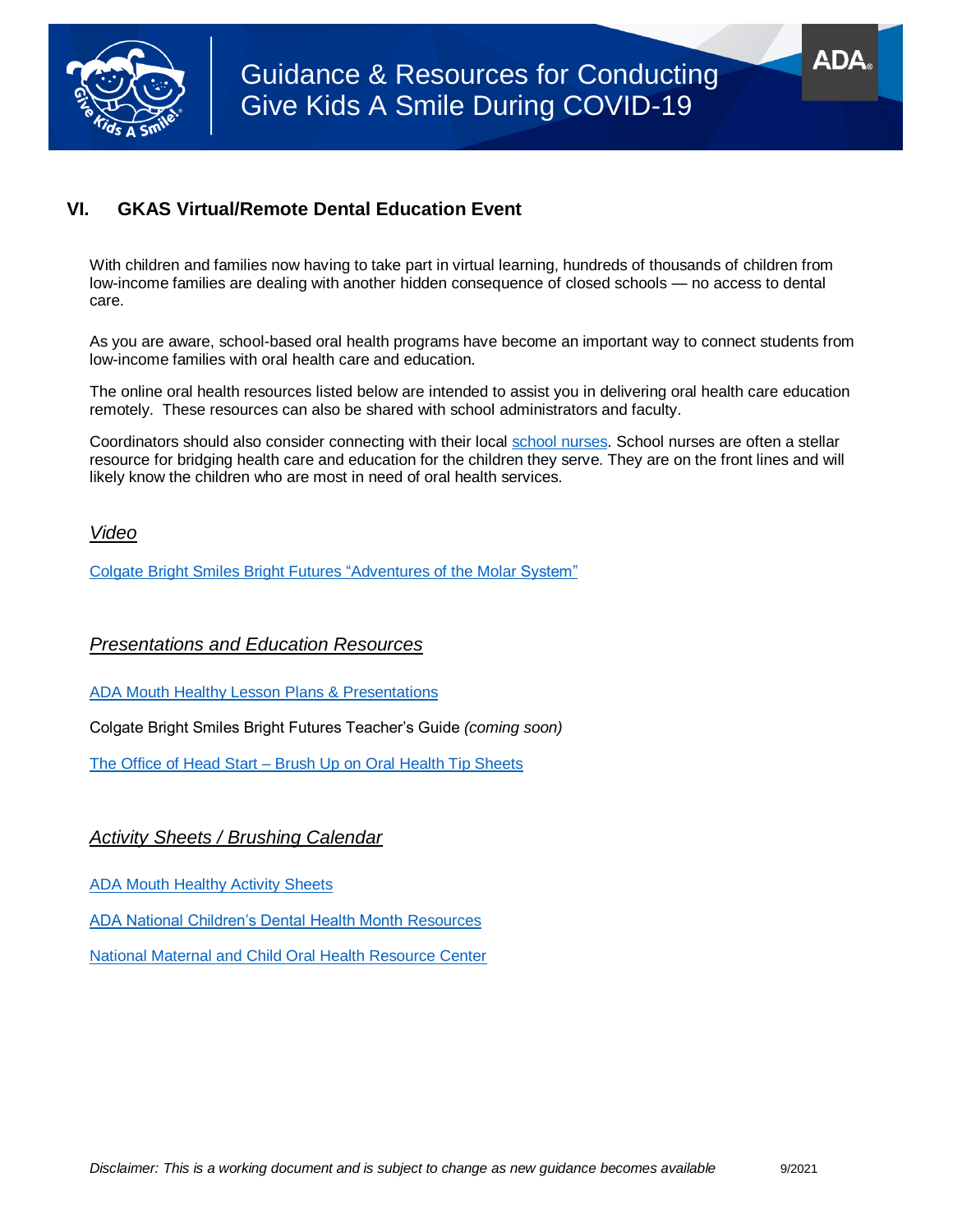

# **VII. GKAS – Alternative Event Options**

The global pandemic is forcing and inspiring a creative approach to delivering all kinds of much-needed services, including dental care. We encourage GKAS coordinators to reimagine what an event may look like in their area this year. Below are a few ideas that you may consider—some of which can be done solo and others which would leverage the resources of other members of your community.

 Virtual Screening/Teledentistry (where possible): Virtual screening combined with oral health education (include nutrition/health eating habits eruption patterns, and preliminary charting of suspected decay). Schedule follow-up visits for a full exam, x-rays, etc.

Additional information regarding virtual visits: [NNOHA Teledentistry Resources](https://nnoha.org/covid-19-coronavirus/teledentistry-resources/)

- Medical Collaborative GKAS Event: Partner with a medical provider to do hearing, vision screenings, and flu shots during the GKAS event so that the families have multiple issues addressed. This will minimize virus exposure and missed online learning if multiple weekday appointments would otherwise be required. Coordinators may consider collaborating with [local](https://www.healthychildren.org/English/tips-tools/find-pediatrician/Pages/Pediatrician-Referral-Service.aspx)  [pediatricians](https://www.healthychildren.org/English/tips-tools/find-pediatrician/Pages/Pediatrician-Referral-Service.aspx) to provide oral health services during appointments. Well-child visits usually start a few days after children are born and continue until they are teenagers.
- Food Banks: Possibly partner with organizations that distribute food so that families in need may pick up food donations and receive oral health screening at the same time.
- Mobile GKAS: Partner with local schools, Head Start locations, homeless shelters, group homes, etc. and have a mobile GKAS for families that may feel more comfortable coming to these community institutions as opposed to a medical/dental facility.
- Corporate / Managed Care Organization: Partner with corporations or managed care organizations and reach out to their members who have unmet dental care needs.
- Drive-by GKAS: Parents or caregivers pull up to an outdoor screening location for oral health screenings and education. Provide product kits containing product that participants may use until a clinical dental exam may take place.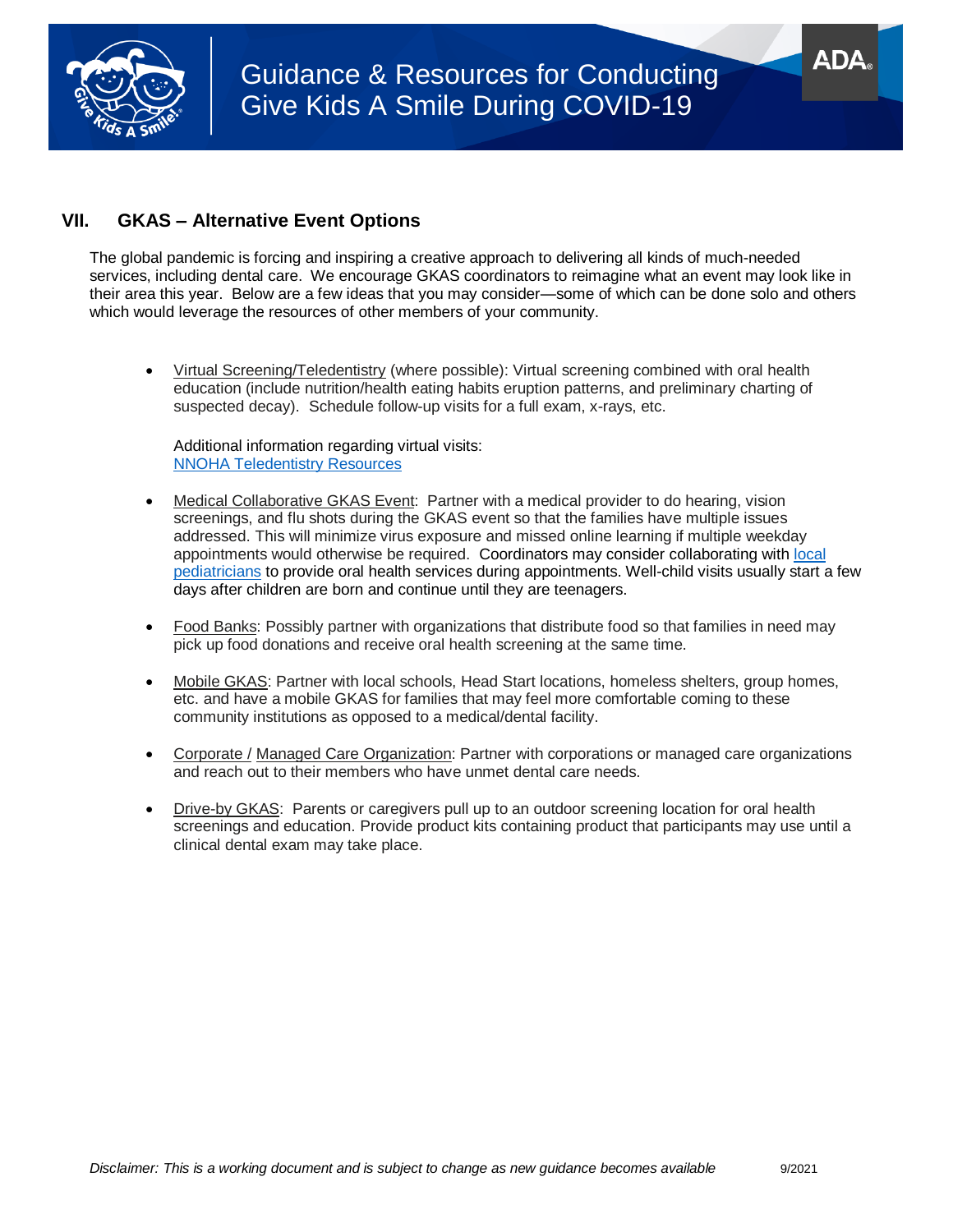

# **VIII. Liability and Risk Management**

As with any access program, GKAS raises legal, insurance and risk management considerations. The good news is that these considerations can be managed with thoughtful planning. Coordinators should review the GKAS Legal, Insurance and [Risk Management](https://www.ada.org/~/media/ADA/Public%20Programs/Files/GKAS/GKAS_TOOLBOX_Legal-Insurance-Risk-Mgmt-And_Ethics-Guide.pdf?la=en) Considerations Guide, which discusses several key issues, along with some ways you might wish to address them.

The ADA's Guidelines for Practice Success - Managing Professional Risks is also a useful resource for identifying risk.

For information specific to COVID-19, coordinators may visit the ADA's [COVID-19 Practice Resources](https://success.ada.org/en/practice-management/patients/practice-resources?utm_source=cpsorg&utm_medium=covid-cps-virus-lp&utm_content=fb-practice-resources&utm_campaign=covid-19) webpage for assistance with navigating the uncertainties brought on by the pandemic. The wide range of topics covered include a step-by-step process for assessing COVID-19 hazards (including a color-coded checklist to assess potential for reducing risk) and practical tips for how to handle conversations with patients who refuse to wear a face mask. Coordinators may want to bookmark the COVID-19 Practice Resources homepage and return to it regularly for updates, since the ADA continues to develop and post new materials as the pandemic evolves.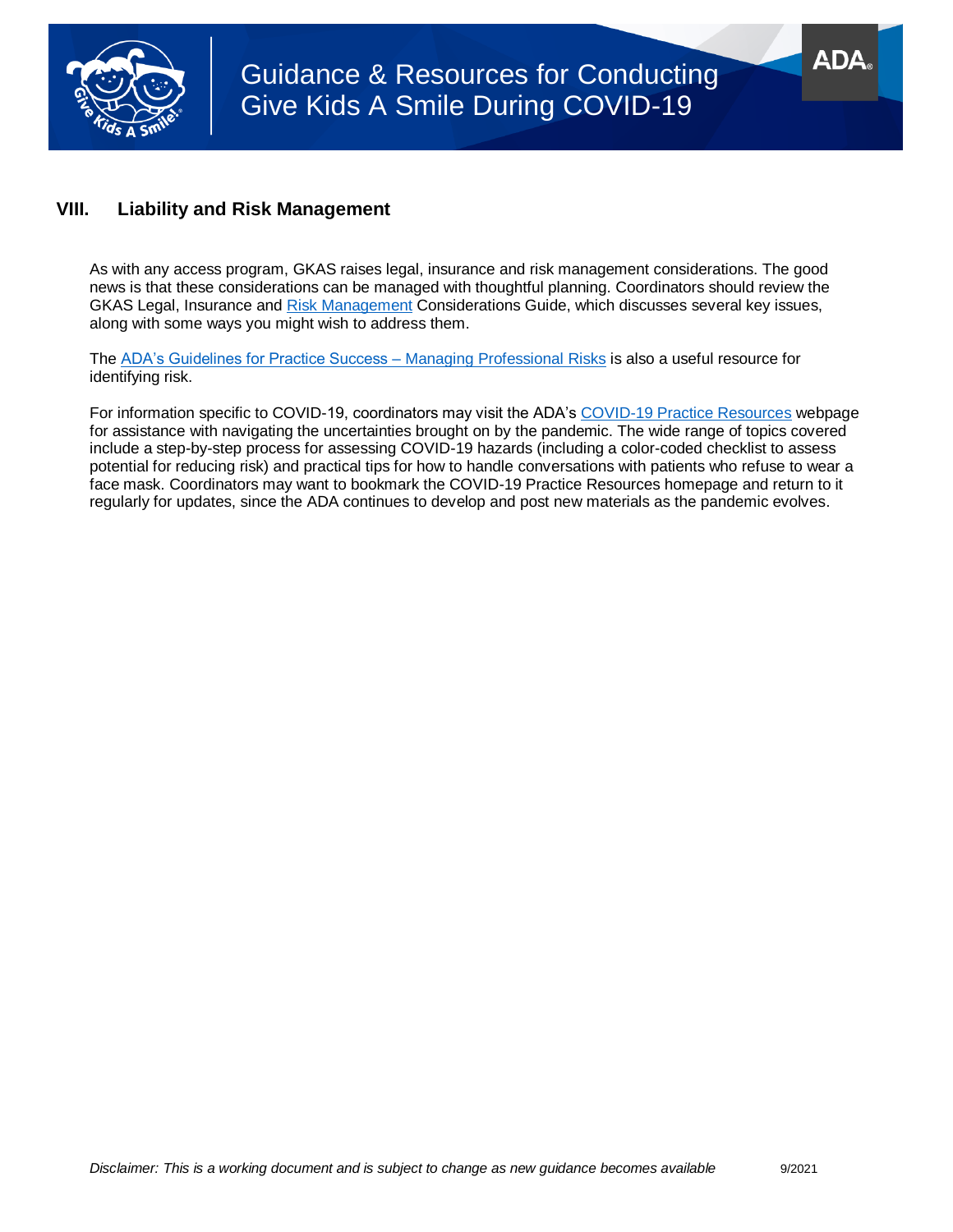

## **IX. Frequently Asked Questions**

#### **Q. What if COVID-19 starts to escalate in fall/winter and there is another shut down?**

A. We would encourage you to build in the necessary flexibility to reschedule, cancel, or provide an alternative event if your original was scheduled in the winter or early spring. Again, it is important to consult with [state and local health officials](https://www.cdc.gov/publichealthgateway/healthdirectories/index.html) to determine if a GKAS event is appropriate and if so, how can it be safely conducted.

#### **Q. Do I have to conduct my GKAS event during the month of February?**

B. No, events do not have to take place in February. GKAS will be celebrated nationally on the first Friday in February (2/4/2022) during National Children's Dental Health Month. GKAS coordinators are encouraged to hold their GKAS events during a time when it makes most sense for their community. Events can take place any time of the year.

#### **Q. What do I need to do if I have to reschedule or cancel my event?**

A. If you have to reschedule or cancel your event, please log into the GKAS system to update your planned event date. You may also contact us at [gkas@ada.org](mailto:gkas@ada.org) to inform us of your cancelation.

#### **Q. What should I do with the donated GKAS product supplies if I'm unable to hold my event?**

A. If you cannot use the donated product for your GKAS event, please consider alternative ways to use the product for a charitable cause. An example of this would be to contact a medical provider that provides "well baby" visits and provide oral health education along with the GKAS goody bags to the parents/caregivers.

#### **Q. How and why should I report my actual event data?**

A. It is important to provide your actual GKAS event data following your event and to report the names of the dentists that volunteer for your event so that we may gather accurate statistics for GKAS nationwide, and to recognize the dentists who participate. Go to: [gkas.ada.org/login.](https://gkas.ada.org/login)

#### **Q. Does the ADA have information on how to practice ethically during COVID-19?**

A. Please refer to the following guidance: [Guidance on Continuing to Practice Ethically during COVID-19](http://success.ada.org/~/media/CPS/Files/COVID/ADA_COVID_How_Do_I_Ethically_See_Patients_During_Pandemic.pdf)

#### **Q. For questions or concerns, who should I contact at the ADA?**

A. Please contact the Give Kids A Smile team at [gkas@ada.org.](mailto:gkas@ada.org)